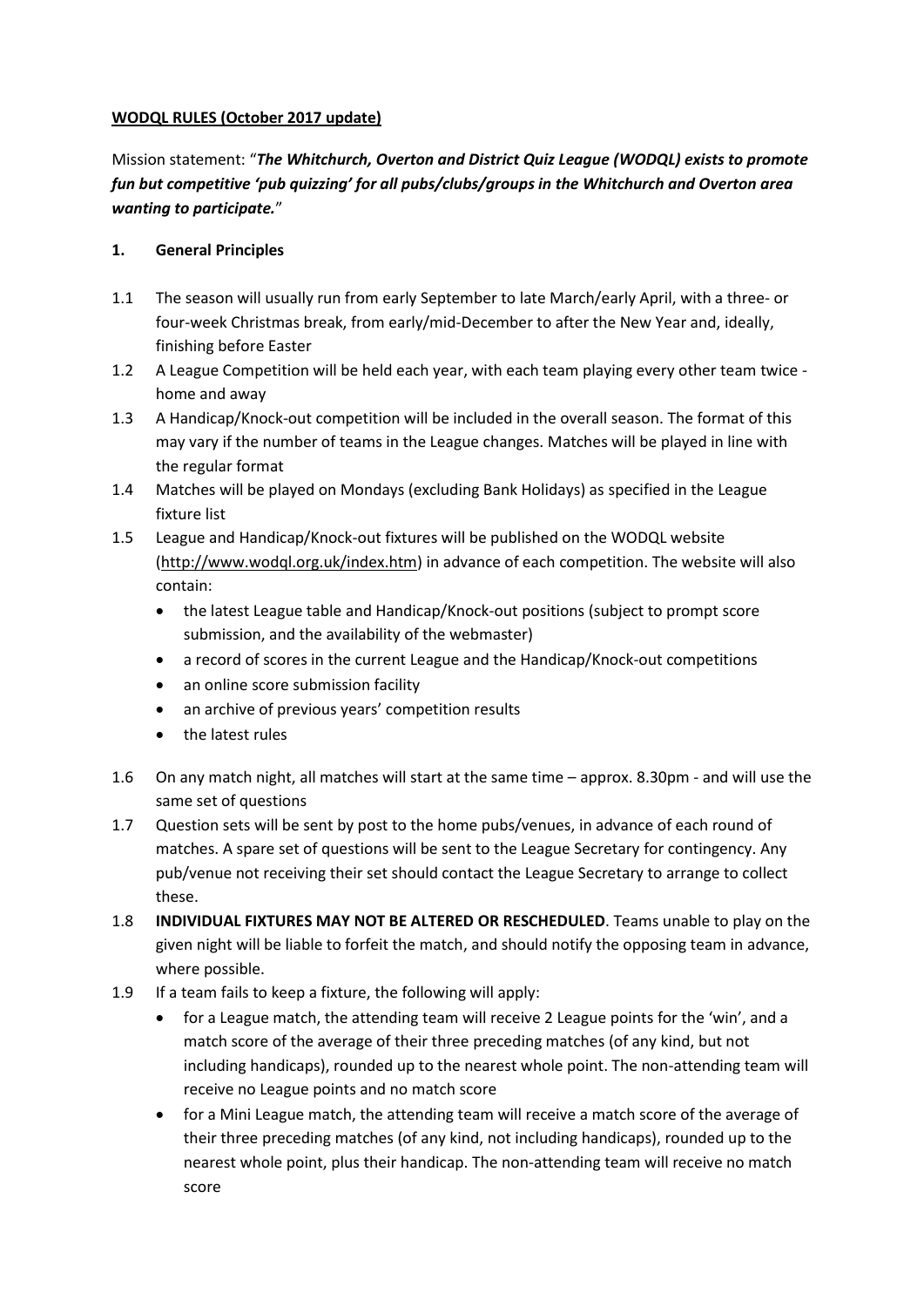- for a Knock-out match, the attending team will proceed to the next round
- 1.10 If neither team can attend a fixture:
	- for a League match, both teams will receive no League points and no match score
	- for a Mini League match, both teams will receive no match score
	- for a Knock-out match, a coin toss will decide who proceeds to the next round
- 1.11 Any team failing to attend three consecutive matches, of any kind, will be withdrawn from the League, and no refunds will be made. Their remaining fixtures will be decided by the 'nonattendance' rules above.
- 1.12 It is the responsibility of the WINNING team Captain (Home team captain in the event of a draw) to post the score on the League website NO LATER THAN THE DAY AFTER THE MATCH
- 1.13 Teams will pay an annual subscription, as decided at the AGM. This will be used to pay the question setter, and for any incidental expenses in running the league. Subscriptions should be paid by electronic transfer, or by cheque/cash to the Treasurer, either in full as soon as possible at the start of the season, or in two equal tranches, at the start of the season and at Christmas.
- 1.14 A Christmas event will usually be held on a Monday in early/mid-December. This will usually consist of a 'fun' quiz, set by one of the teams or anyone who volunteers, and a buffet. Presentations of the previous season's awards will be made on this evening. A small charge per head will be made, to cover the costs of hiring the venue and the catering.
- 1.15 No player may play for more than one team in a season

## **2. Main League competition**

- 2.1 League scoring will be:
	- 2 points for a match win
	- 1 point for a draw
	- 0 points for losing
- 2.2 In the event of a draw on League points at the end of the season, to determine the winner (or other League positions):
	- the total 'match score' points scored will determine the League winner/higher position
	- if these are the same, the total match score difference ('For' minus 'Against') will be used
	- if these are the same, the total number of match wins
	- if these are the same, wins in the two head-to-head matches between the two teams involved
	- if these are the same, points for, then points difference in the two head-to-head matches between the two teams involved
	- if these are the same, toss of a coin!
- 2.3 Certificates will be awarded to the Winners and Runners up in the League Competition.
- 2.4 In the event of a change in the number of teams, the format of the main League competition may need to be varied, at the discretion of the League Management Committee.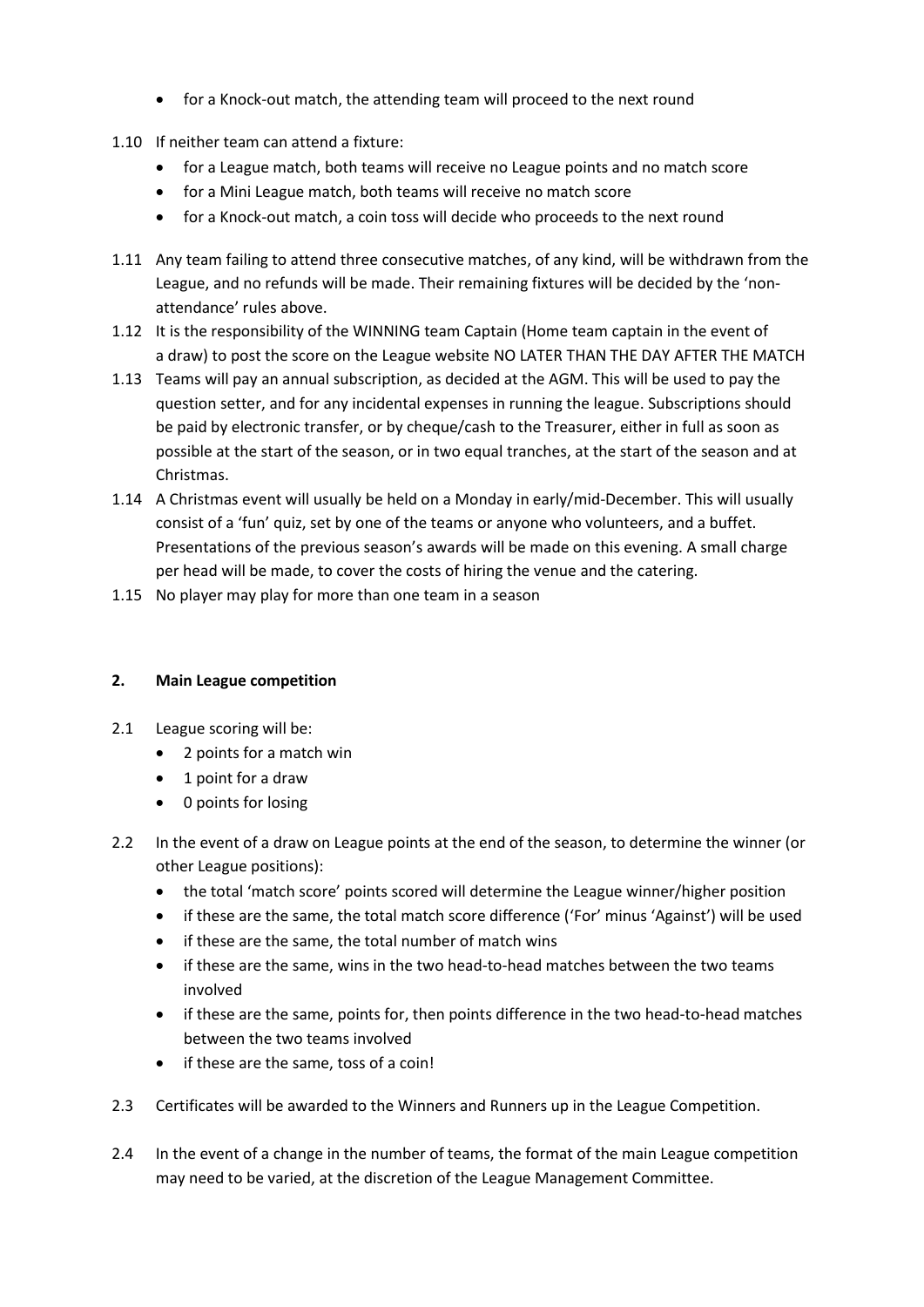## **3. Handicap/Knock-out competition**

- 3.1 Based on the current 10 team League membership, the Handicap/Knock-out competition will be divided into two phases – a 'Mini league' phase and a 'Knock-out' phase. (The purpose of the Mini League phase is to reduce the number of teams from 10 to 8, to allow the knock-out format to commence.)
- 3.2 Handicaps will be calculated after the first half of the season, i.e. when all teams have played each other once.

Handicaps will be calculated as the arithmetic difference between each team's average score per League game and the highest average score per league game. So the team(s) with the highest average score per game would have a handicap of zero, with other teams receiving the difference between their average score and that highest average.

(Fractional averages will be rounded arithmetically, i.e. any fraction lower than 0.5 will round down; any fraction of 0.5 or higher will round up.)

- 3.3 Mini League Phase
	- at the 'half-way point' of the main League season, i.e. once all teams have played each other once, teams will be divided into two 'Mini Leagues' of five teams each
	- Mini League 1 will consist of those teams that are in League positions 1,3,5,7 and 9
	- Mini League 2 will consist of those teams that are in League positions 2,4,6,8 and 10
	- within each Mini League, each team will play each other once and the top four teams in each (based on total question points, including handicaps, scored over the four matches), will go forward to the knock-out phase
	- in the event of a tie on points scored, points difference will be used to determine final Mini league positions. If these are the same, this will be decided by the toss of a coin.
- 3.4 Knock-Out Phase
	- fixtures for the 8 teams in the Quarter final of the knock out will be determined by each team's finishing position in the mini-league phase
	- the fixtures will be drawn as follows:
		- top of League 1 v fourth placed in League 2
		- second in League 2 v third placed in League 1
		- second in League 1 v third placed in League 2
		- top of League 2 v fourth placed in League 1
	- this draw will apply for the remainder of the knock-out phase, so the winners of the first two matches will contest one semi-final, the winners of the last two matches will contest the other semi-final
	- the semi-final losers will contest a playoff for 3rd/4th place, on the same night as the final
	- if this can be arranged, the final and play-off will be played at 'neutral' venues and with 'neutral' Quizmasters. Otherwise they will be held at a location and with a Quizmaster agreed between the two teams.
- 3.5 FOR KNOCK-OUT PHASE MATCHES ONLY, in the event of a tie, the following tie-breaker rules will be applied, in descending order: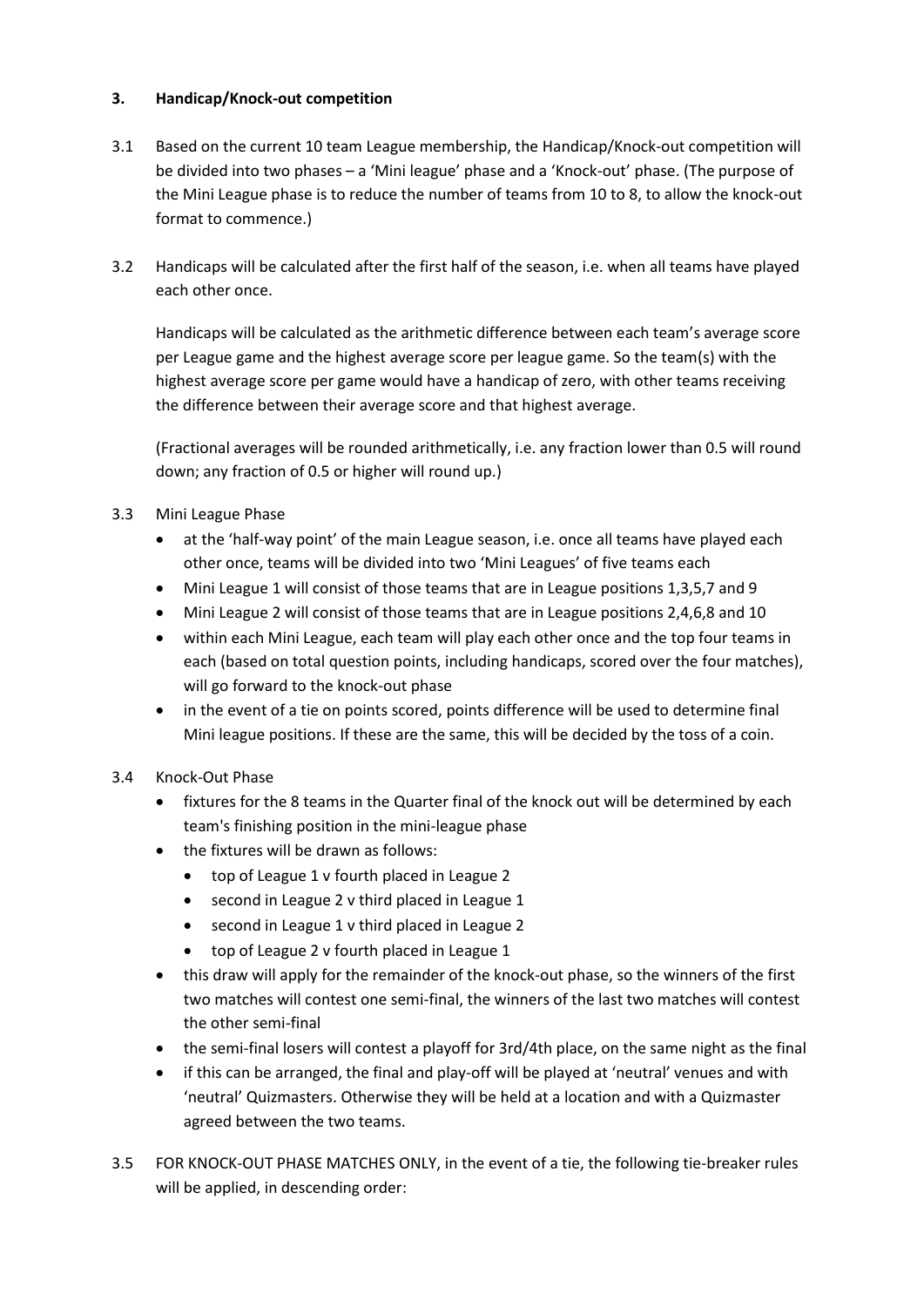- the team which has scored the highest number of bonuses in the match will be declared the winners
- in the event of a tie on bonuses, the Gallon round will be started, with the A/B question order as first half of the main match. At the end of the first half, the team in the lead will be declared winners of the knockout match (with the Gallon round continuing to its conclusion as usual, with the result based on ALL of the Gallon round questions)
- should this still not identify a winner, the remainder of the Gallon round will be played (question order reversed) and the winner will be declared winner of the knockout match (and the Gallon Round)
- if there is still a tie, bonus points scored in the Gallon round will be counted to determine the winner of the knockout match
- should there still be a tie, the Question Master will toss a coin to decide the match
- 3.6 Certificates will be awarded to the Winners and Runners up in the Handicap/Knock-out Competition.
- 3.7 In the event of a change in the number of teams, the format of the Handicap/knock-out competition may need to be varied, at the discretion of the League Management Committee.

# **4. General match rules**

- 4.1 Each team shall consist of a maximum of six players, one being the Captain.
- 4.2 All members of both teams should be present no later than 8:25 pm on the evening of the match, for an 8.30 start
- 4.3 The Quizmaster (question reader) is the landlord of the Home team's pub/venue or someone nominated by the landlord. In practice, this may be a member of the Home team's 'squad'.
- 4.4 The Quizmaster will keep scores and monitor timing of question responses, unless either team supplies a non-playing scorer/timekeeper on the night
- 4.5 Both team Captains must be present when the sealed envelope containing the questions is opened by the Quizmaster
- 4.6 Each match will consist of eight rounds of eight questions each four questions per team per round
- 4.7 For all Main League and mini-league/Knockout matches where there is a designated 'Home' team, the Home team will always be the 'A' team for the main quiz.

(The exception wo this will be any match played at a 'neutral' venue – such as a Knock-out final or  $3<sup>rd</sup>/4<sup>th</sup>$  play-off. In this case, a toss of a coin will decide who goes A, with the visiting team calling the toss.)

- for the first 4 rounds, the Quizmaster will read the first (left-hand column) question of each pair to the 'A' team, and the second (right-hand column) question of each pair to the 'B' team
- for rounds 5 to 8, the Quizmaster will read the first (left-hand column) question of each pair to the B team, and the second (right-hand column) question of each pair to the A team
- 4.8 There must be a nominated spokesperson within each team (normally the Captain) to answer all questions. Only they may answer, and only their first answer will be accepted. (However, the Captain may nominate another team member to answer a specific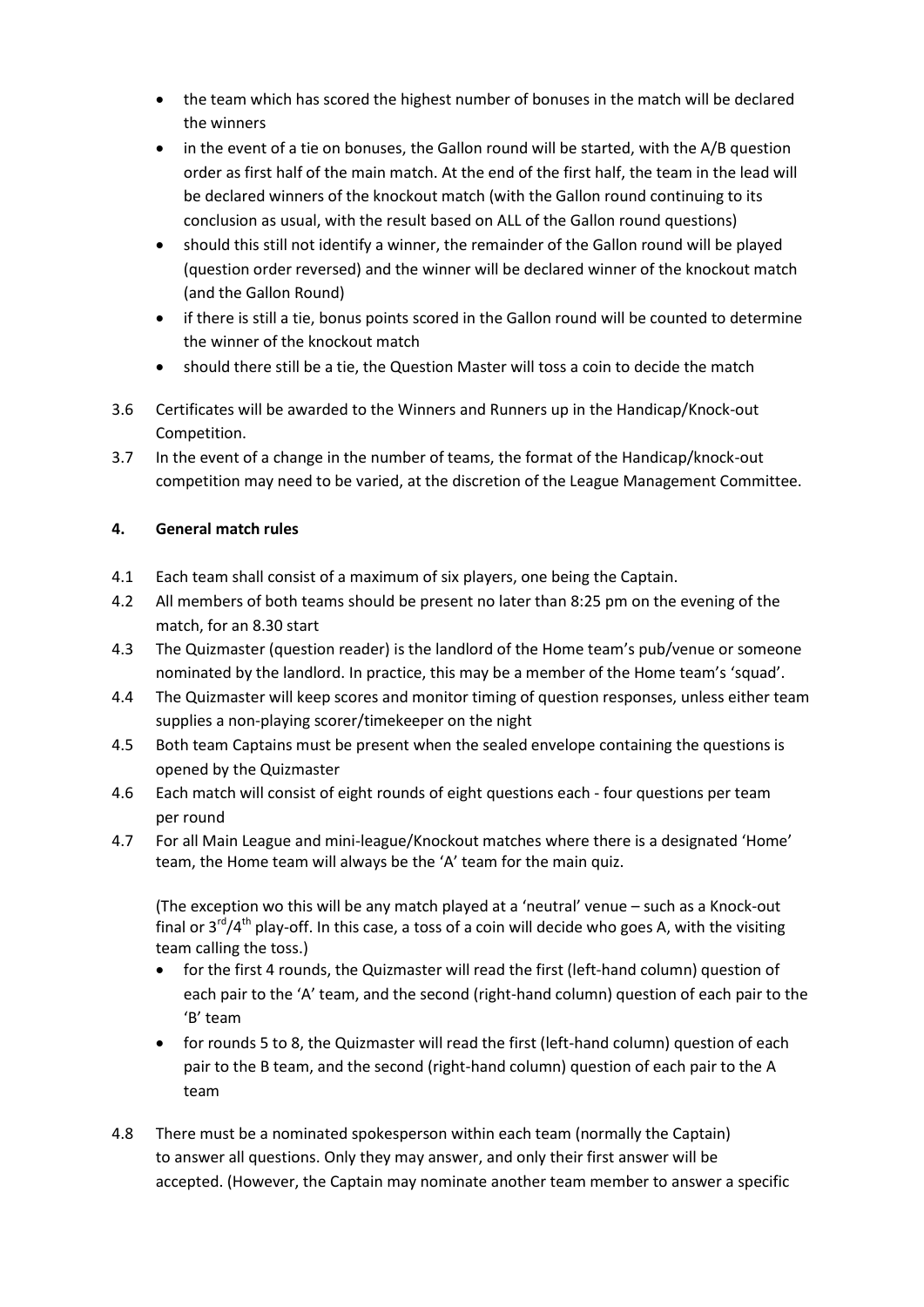question, on an ad hoc basis, in the event of complicated pronunciation/spelling, or specialist knowledge in explaining an answer.)

- 4.9 Question scoring:
	- a correct answer will score 2 points
	- a question answered incorrectly, or not answered, will be offered to the opposing team who will score 1 bonus point for a correct answer
- 4.10 Each team is allowed 30 seconds to answer their own questions
	- the Quizmaster will give a verbal prompt when there are approximately 10 seconds remaining, and will call 'time' and ask for an answer if none has been given after 30 seconds
- 4.11 In the case of an incorrect answer, or no answer, the question will be passed over to the opposing team, and they will have a further 15 seconds to answer
	- the Quizmaster will give a verbal prompt when there are approximately 5 seconds remaining, and will call 'time' and ask for an answer if none has been given after 15 seconds
- 4.12 In the event that a question becomes null and void, e.g.
	- the Quizmaster accidentally reads out the answer, in the initial reading, or before passing it over
	- an audience member calls out an answer
	- the quiz sheet answer is unreadable/unintelligible

then the Quizmaster should discard that question and use one of the 'Spare Questions' provided, in its place. This should be asked to whichever team was due to answer the voided question. I.e. if one team had already got the question wrong, and it was about to be handed over to the opposing team for a bonus, the spare should just be used to determine the bonus.

- 4.13 Where any words are in CAPITALS on the answer sheet, all of these words must be included in the answer offered for it to be accepted by the Quizmaster
- 4.14 Where no words are given in capitals (e.g. where a description is involved) the correctness of the answer offered shall be decided upon by the Quizmaster, whose decision is final
- 4.15 There will be a BEER MATCH/GALLON ROUND of 16 questions (8 per team) but its score is not included in the match results.
	- the Captain of the losing team in the main match (or via the toss of a coin if the match is drawn) will decide which team is 'A' or 'B' in the Beer Match/Gallon Round.
	- this order will apply to ALL of the Beer Match/Gallon Round questions
	- the team losing the Beer Match/Gallon Round will usually buy a round of drinks for the other side, unless the two teams come to a different arrangement on the night
- 4.16 It is considered advisable that the Quizmaster is in possession of a copy of the rules at every match.
- 4.17 There will be no 'appeals' for after-match queries. The answer supplied on the question sheet shall be deemed correct for match purposes. If subsequent research confirms that the supplied answer was incorrect, this should be communicated to the League Management Committee. The League Management Committee will forward details to the Question